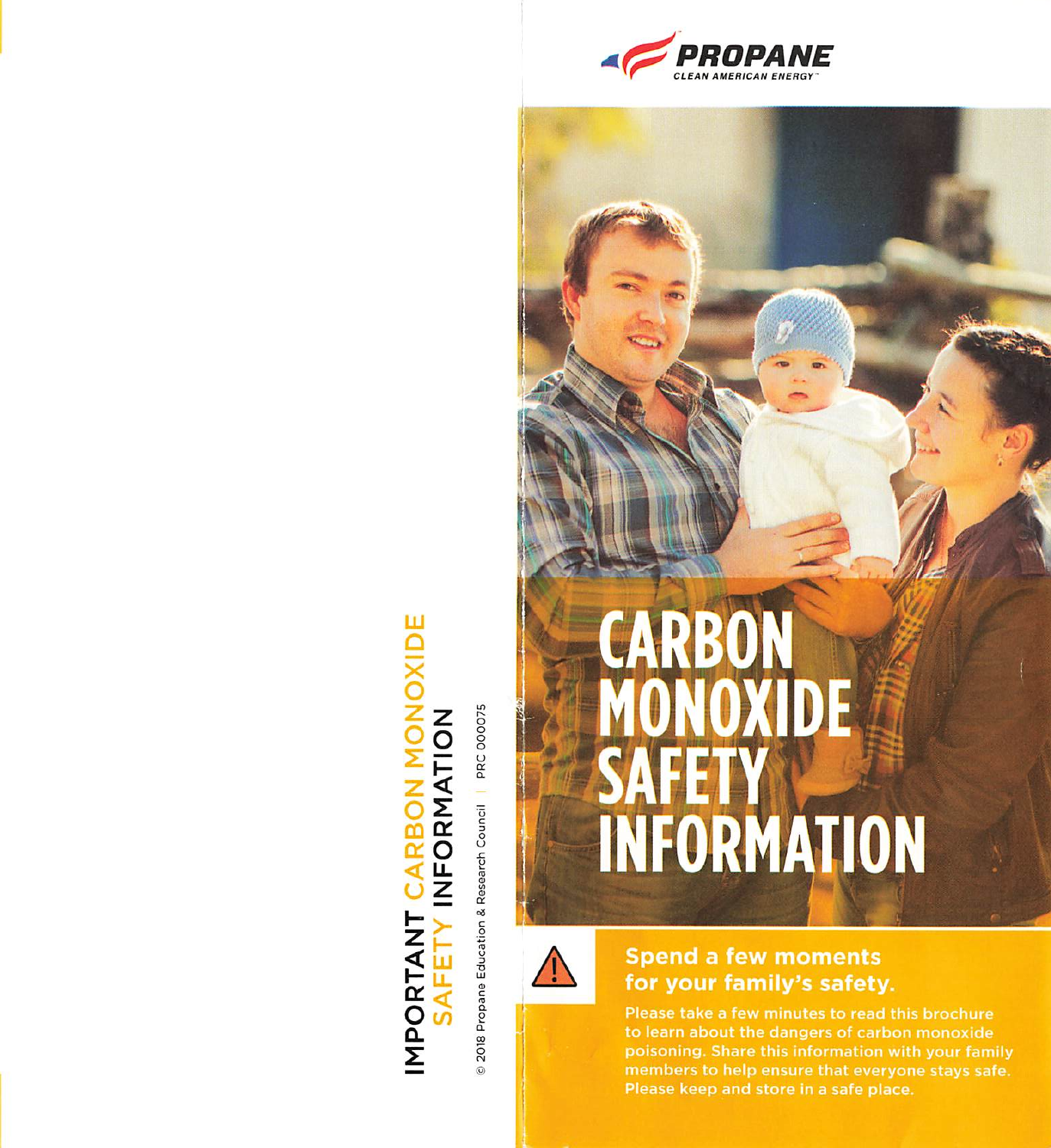## YOUR SAFETY

Every year, hundreds of Americans die from unintentional carbon monoxide (CO) poisoning, and thousands seek medical attention. Some of these fatalities are caused by improper operation of appliances.

Everyone in your family is at risk if dangerous levels of carbon monoxide are present in your home. Unborn babies, infants, those with medical conditions, and the elderly are the most susceptible to its effects. Carbon monoxide can strike quickly — people who are sleeping can die from carbon monoxide poisoning before ever experiencing symptoms.



#### CARBON MONOXIDE CAN BE DEADLY!

High levels of carbon monoxide can make you dizzy, give you headaches, or cause flu-like symptoms (see "Symptoms of Carbon Monoxide Poisoning'' on reverse side). In extreme cases, high levels of or extended exposure to carbon monoxide can result in brain damage or death. Young children; the elderly: people with heart disease; and those under the influence of alcohol, drugs, or medication are particularly susceptible to carbon monoxide poisoning.

### CARBON MONOXIDE AND CARBON MONOXIDE FACTS

O

I

#### WHAT IS CARBON MONOXIDE?

Carbon monoxide is a colorless, odorless, tasteless, and poisonous gas. Smoking a cigarette: running an internal combustion engine; and burning candles, fuel oil, wood, kerosene, natural gas, and propane may produce carbon monoxide. High levels of carbon monoxide can be produced when fuels are burned incompletely.

#### WHERE DO HIGH LEVELS OF CARBON MONOXIDE COME FROM?

High levels of carbon monoxide can be generated by internal combustion engines or by appliances that are defective or improperly installed or maintained. Carbon monoxide can also enter a home if an appliance venting system or chimney becomes blocked (for example, by a bird's nest).

SIGNS OF IMPROPER APPLIANCE OPERATION THAT CAN GENERATE HIGH CARBON MONOXIDE LEVELS:

- Sooting, especially on appliances and vents
- Unfamiliar or burning odor
- Increased moisture inside of windows
- Yellow flames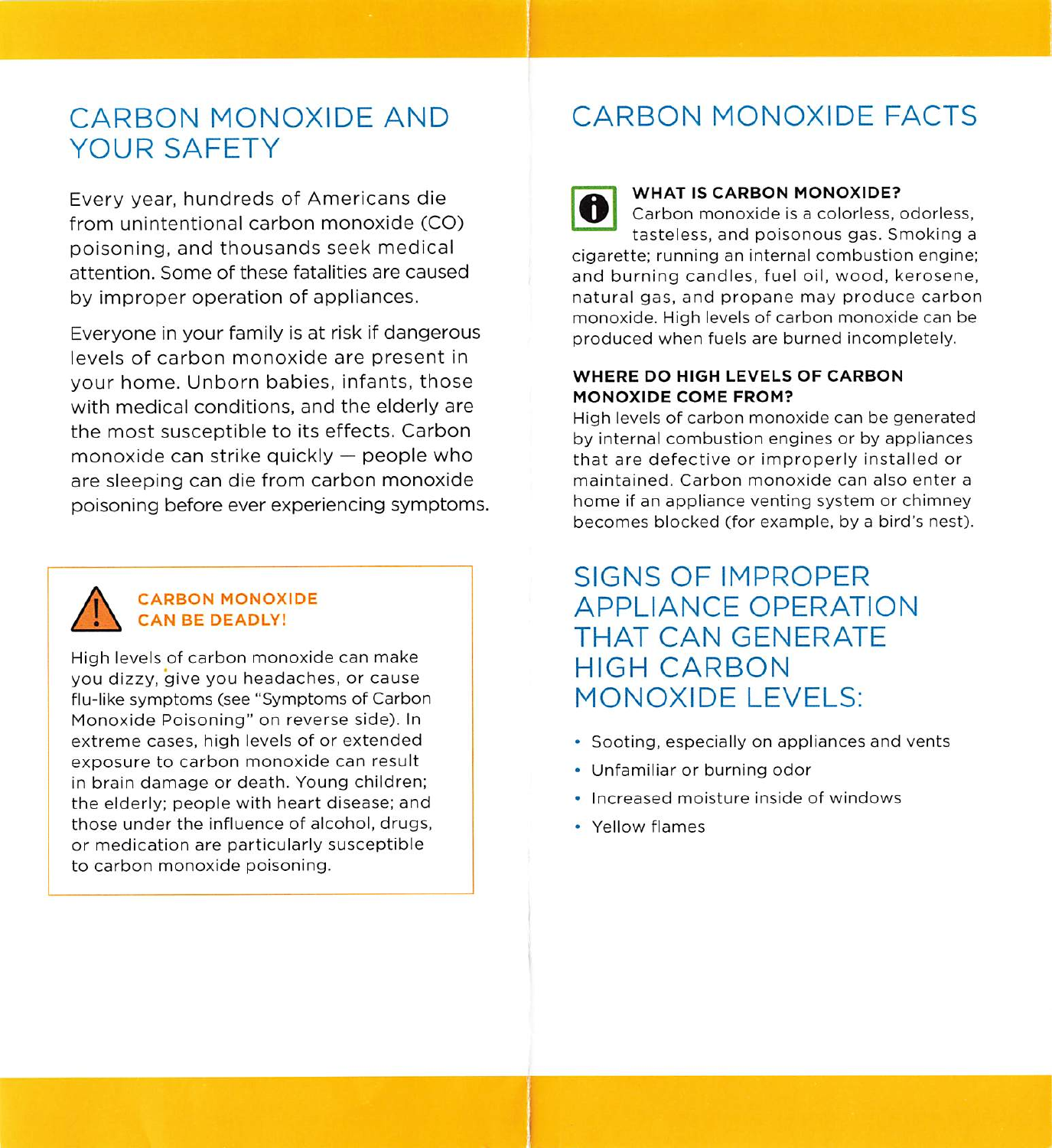#### IF YOU SUSPECT CARBON MONOXIDE IS PRESENT, ACT IMMEDIATELY!



If you or a family member shows physical symptoms of carbon monoxide poisoning,<br>get everyone out of the building and call everyone out of the building and call VIII or your local fire department.<br>  $\bullet$  Colorless

If it is safe to do so, open windows to allow entry of fresh air, and turn off any appliances you suspect may be releasing carbon monoxide.

 $\begin{array}{c}\n3 \\
7\n\end{array}$ If no one has physical symptoms of carbon monoxide poisoning, but you suspect that carbon monoxide is present, call your propane retailer or a qualified professional to check carbon monoxide levels and your propane equipment.

#### SYMPTOMS OF CARBON MONOXIDE POISONING INCLUDE:



For more information, please visit: www.propane.com

#### YOU CAN'T SEE IT. YOU CAN'T SMELL IT. YOU CAN'T TASTE IT.



- 
- Odorless
- Tasteless
- Toxic

You cannot taste or smell carbon monoxide. but it is a very dangerous gas produced when any fuel burns. High levels of carbon monoxide can make you dizzy or sick. In extreme cases, it can cause brain damage<br>or death

Police  $260278 - 41500$ NAUSEA POICE  $360378 - 4151$  $-11$ **WINTER-ISLAND** PROPANE 360-378-1025

Lie. #INTERIP831NB

Office: 815A Spring Street, Unit 1 Mail: PO Box 2299 Friday Harbor, Washington 98250

"Your LOCAL Company for Propane Sales & Service"

Donny Galt, Co-Owner Cell 360-317-5854 donny@interislandpropane.com

 $\overline{2}$ 

1